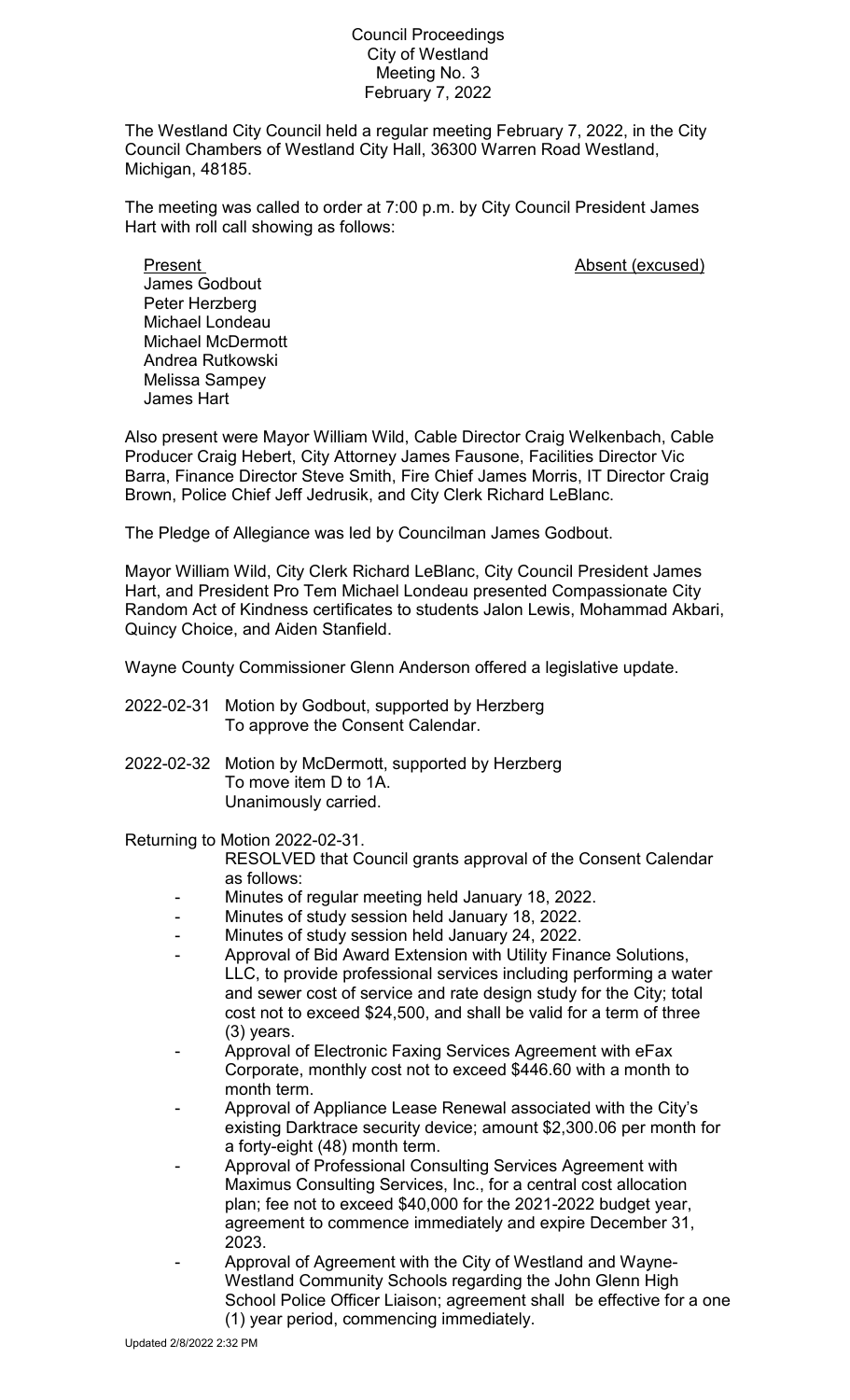Introduction of Budget Amendments through December 31, 2021, for the fiscal year ending June 30, 2022.

| <b>General Fund</b>                             |                |                    |
|-------------------------------------------------|----------------|--------------------|
| <b>Revenues</b>                                 |                |                    |
| Increase:                                       |                |                    |
| Taxes                                           | \$             | 81,695.68          |
| <b>State Shared Revenue</b>                     |                | 389,218.60         |
| <b>Total Revenues Increase</b>                  | \$             | 470,914.28         |
| Decrease:                                       |                |                    |
| <b>Grant Revenue</b>                            |                | (112, 785.41)      |
| <b>Miscellaneous Revenue</b>                    |                | (380, 328.87)      |
| <b>Total Revenues Decrease</b>                  | \$             | (493,114.28)       |
|                                                 |                |                    |
| Total Revenues Net Increase/(Decrease)          | $\frac{1}{2}$  | <u>(22,200.00)</u> |
|                                                 |                |                    |
| <u>Expenditures</u>                             |                |                    |
| Increase:                                       |                |                    |
| Dept 724.000-Planning Department                |                | 7,800.00           |
| Dept 851.000-Insurance & Bonds                  |                | 200,000.00         |
| <b>Total Expenditures Increase</b>              | \$             | 207,800.00         |
| Decrease:                                       |                |                    |
| Dept 136.000-District Court                     |                | (100,000.00)       |
| Dept. 810.000-Youth Assistance Program          |                | (130,000.00)       |
| <b>Total Expenditures Decrease</b>              | \$             | (230,000.00)       |
|                                                 |                |                    |
| Total Expenditures Net Increase/(Decrease)      | \$             | <u>(22,200.00)</u> |
|                                                 |                |                    |
| <b>Drug Forfeiture Fund</b>                     |                |                    |
| <b>Revenues</b>                                 |                |                    |
| Increase:                                       |                |                    |
| Use of Fund Balance                             | \$             | 119,891.00         |
| <b>Total Revenues Increase</b>                  | \$             | 119,891.00         |
|                                                 |                |                    |
| <b>Total Expenditures Net Increase/Decrease</b> | \$             | <u>119,891.00</u>  |
|                                                 |                |                    |
| <b>Expenditures</b>                             |                |                    |
| Increase:                                       |                |                    |
| Dept. 651.000-Forfeiture Fund                   |                | <u>119,891.00</u>  |
| <b>Total Expenditures Increase</b>              | \$             | 119,891.00         |
|                                                 |                |                    |
| <b>Total Expenditures Net Increase/Decrease</b> | $\mathfrak{D}$ | <u>119,891.00</u>  |

- Adoption of Prepared Resolution recognizing Wayne-Westland Foundation for the Improvement of Instruction as a local non-profit organization operating in the City of Westland, in order to obtain a charitable gaming license from the State of Michigan Unanimously carried.

2022-02-33 Motion by Rutkowski, supported by McDermott RESOLVED that Council grants approval of request for a closed study session on February 22, 2022, at 6:30 p.m. to discuss the workers compensation claim of S. Davidson and settlement strategy with counsel pursuant to Open Meetings Act exemption MCL 15.268(1) e and h. Roll Call Vote: Ayes: Godbout, Herzberg, Londeau, McDermott, Rutkowski, Sampey, Hart Nays: None Abstain: None Absent: None Unanimously carried.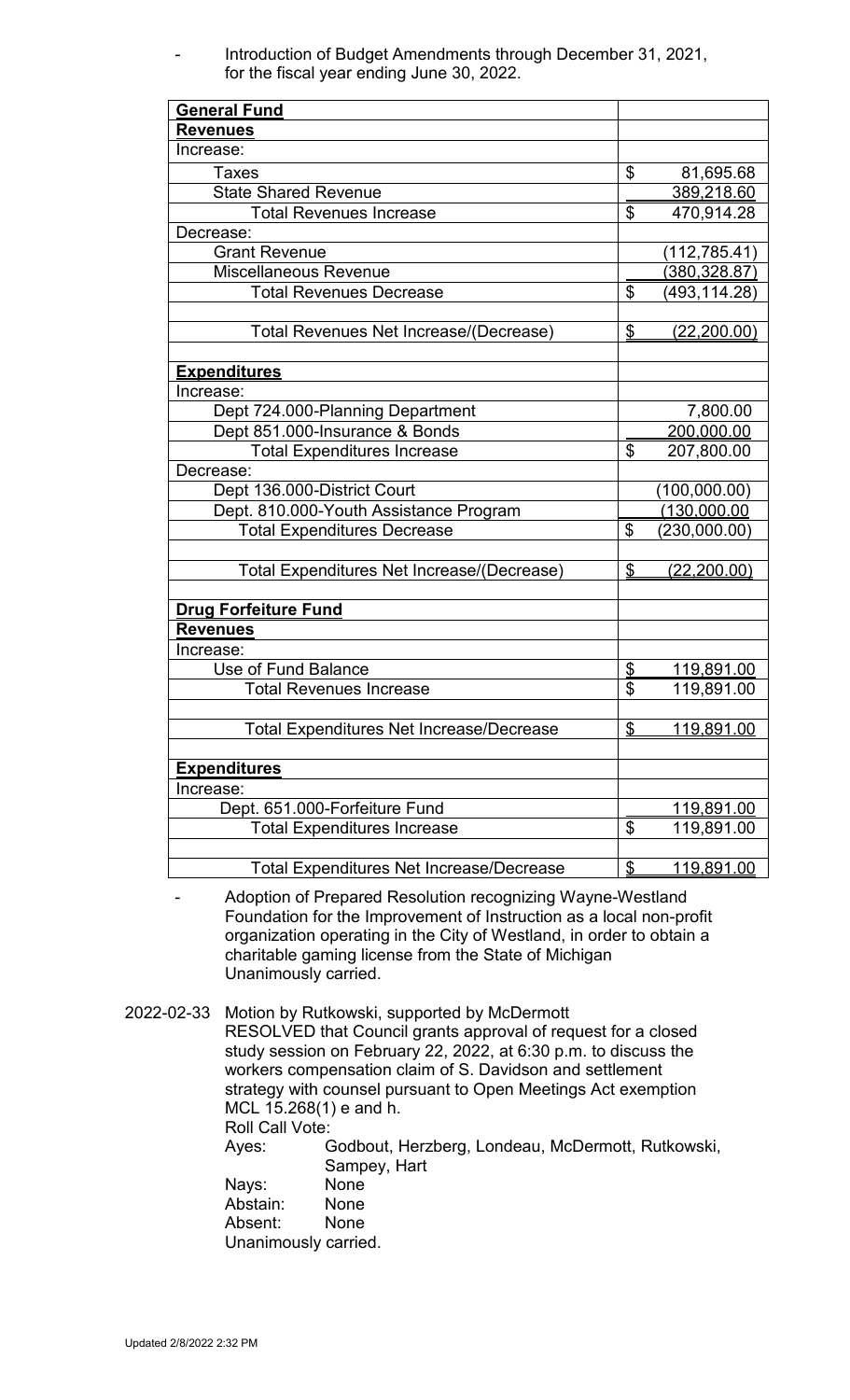- 2022-02-34 Motion by Godbout, supported by Londeau RESOLVED that Council grants approval of Bid for Portable Toilets to low bidder, Reliable Onsite Services; rates are \$75.00 each for standard units, \$100.00 each for wheelchair accessible units, and \$190.00 each for units with sink/s, agreement shall be for a three (3) year period, with the option to renew for an additional year. Unanimously carried.
- 2022-02-35 Motion by Londeau, supported by Sampey WHEREAS, Mayor William R. Wild has re-appointed Ralph Cabildo to the Downtown Development Authority (DDA) for a four (4) year term, term to expire February 19, 2026.

NOW, THEREFORE, BE IT RESOLVED THAT Council has confirmed the re-appointment of Ralph Cabildo to the Downtown Development Authority (DDA) for a four (4) year term, term to expire February 19, 2026. Unanimously carried.

2022-02-36 Motion by Herzberg, supported by Sampey WHEREAS, Mayor William R. Wild has re-appointed Gretchen Heincke to the Economic Development Corporation (EDC)/Tax Increment Authority (TIFA)/Brownfield Redevelopment Authority (BRA), for a six (6) year term, term to expire February 5, 2028.

> NOW, THEREFORE, BE IT RESOLVED THAT Council has confirmed the re-appointment of Gretchen Heincke to the Economic Development Corporation (EDC)/Tax Increment Authority (TIFA)/Brownfield Redevelopment Authority (BRA), for a six (6) year term, term to expire February 5, 2028. Unanimously carried.

2022-02-37 Motion by Herzberg, supported by McDermott WHEREAS, Mayor William R. Wild has re-appointed John Sullivan to the Local Development Finance Authority (LDFA) for a four (4) year term, term to expire February 5, 2026.

> NOW, THEREFORE, BE IT RESOLVED THAT Council has confirmed the re-appointment of John Sullivan to the Local Development Finance Authority (LDFA) for a four (4) year term, term to expire February 5, 2026. Unanimously carried.

2022-02-38 Motion by Godbout, supported by Londeau WHEREAS, Mayor William R. Wild has re-appointed Robert Farsakian to the Local Development Finance Authority (LDFA) for a four (4) year term, term to expire February 5, 2026.

> NOW, THEREFORE, BE IT RESOLVED THAT Council has confirmed the re-appointment of Robert Farsakian to the Local Development Finance Authority (LDFA) for a four (4) year term, term to expire February 5, 2026. Unanimously carried.

- 2022-02-39 Motion by Londeau, supported by Herzberg RESOLVED that Council grants approval of request for Transfer of Membership Interests for Class C Liquor License for Casa Fiesta, LLC, 7667 N. Wayne Road, a Michigan limited liability company. Unanimously carried.
- 2022-02-40 Motion by McDermott, supported by Sampey RESOLVED that Council grants approval of the voucher list as follows: Checklist Activity: \$5,014,769.68. Unanimously carried.